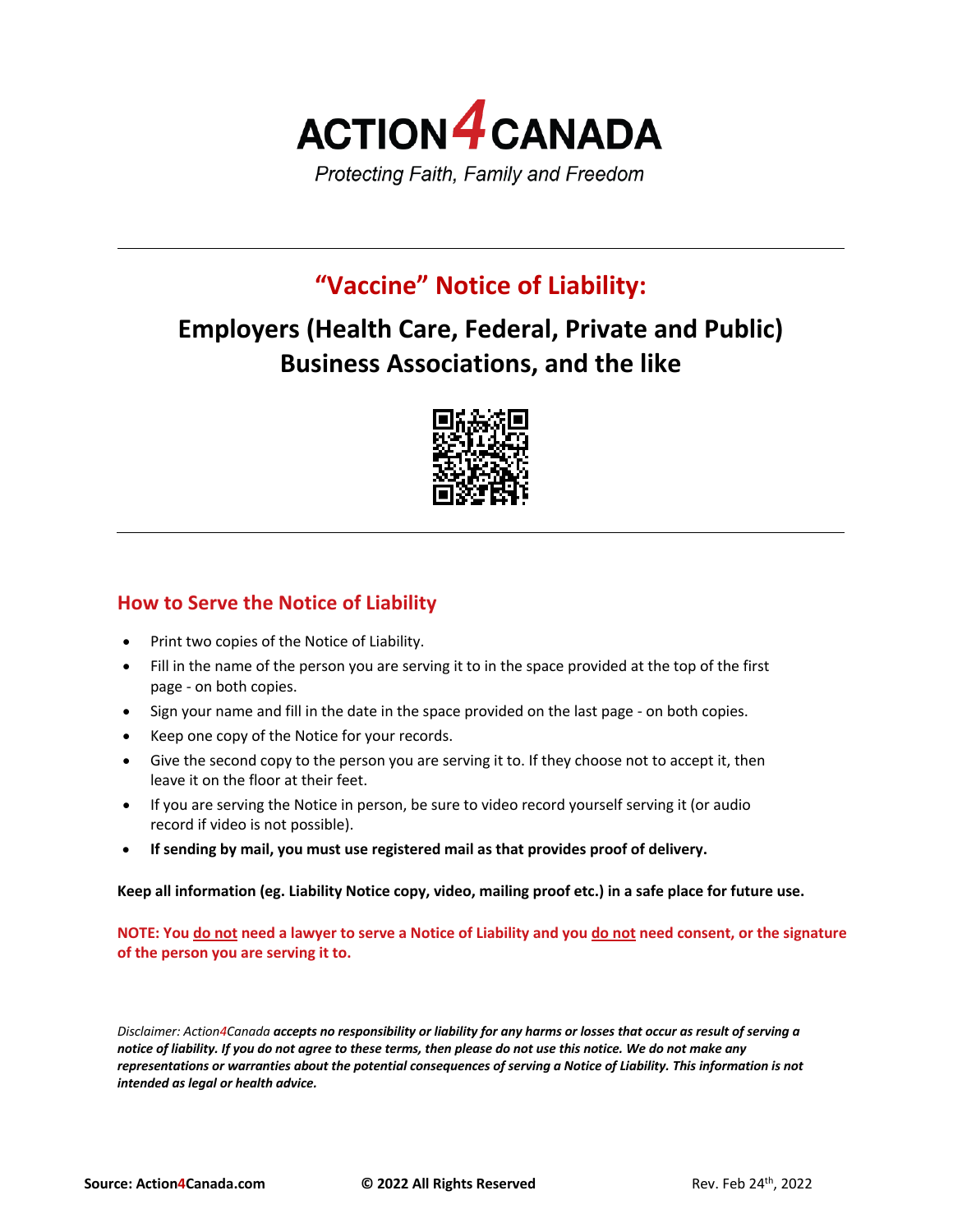## **Vaccine Notice of Liability Employers (Health Care, Federal, Private and Public) Business Associations, and the like**

#### Name:

#### **Re: COVID-19 injections recommended or administered to employees**

**This is an official and personal Notice of Liability.**

### **You are unlawfully practicing medicine by prescribing, recommending, facilitating, advertising, mandating, incentivising, and using coercion to insist employees, submit to ANY vaccine including the experimental gene therapy injections for COVID-19, commonly referred to as a "vaccine".**

To begin with, the emergency measures are based on the claim that we are experiencing a "public health emergency". There is no evidence to substantiate this claim. In fact, the evidence indicates that we are experiencing a rate of infection consistent with a normal influenza season<sup>1</sup>.

The purported increase in "cases" is a direct consequence of increased testing through the inappropriate use of the PCR instrument to diagnose so-called COVID-19. It has been well established that the PCR test was never designed or intended as a diagnostic tool and is not an acceptable instrument to measure this so-called pandemic. Its inventor, Kary Mullis, has clearly indicated that the PCR testing device was never created to test for coronaviruses<sup>2</sup>. Mullis warns that, "the PCR Test can be used to find almost anything, in anybody. If you can amplify one single molecule, then you can find it because that molecule is nearly in every single person".

Despite this warning, the current PCR test utilization, set at higher amplifications, is producing up to 97% false positives<sup>3</sup>. Therefore, any imposed emergency measures that are based on PCR testing are unwarranted, unscientific, and quite possibly fraudulent. An international consortium of life-science scientists has also detected 10 major scientific flaws at the molecular and methodological level in a 3-peer review of the RTPCR test to detect SARS-CoV-2<sup>4</sup>.

In November 2020, a Portuguese court ruled that PCR tests are unreliable<sup>5</sup>. On December 14, 2020, the WHO admitted the PCR Test has a 'problem' at high amplifications as it detects dead cells from old viruses, giving a false positive<sup>6</sup>. Feb 16, 2021, BC Health Officer Bonnie Henry, admitted PCR tests are unreliable<sup>7</sup>. On April 8, 2021, the Austrian court ruled the PCR was unsuited for COVID testing<sup>8</sup>. On April 8, 2021, a German Court ruled against PCR testing stating, "the test cannot provide any information on whether a person is infected with an active pathogen or not, because the test cannot distinguish between "dead" matter and living matter"<sup>9</sup>. On May 8, 2021, the Swedish Public Health Agency stopped PCR Testing for the same reason<sup>10</sup>. On May 10, 2021, Manitoba's Chief Microbiologist and Laboratory Specialist, Dr. Jared Bullard testified under cross-examination in a trial before the court of the Queen's Bench in Manitoba, that PCR test results do not verify infectiousness and were never intended to be used to diagnose respiratory illnesses<sup>11</sup>.

Based on this compelling and factual information, the emergency use of the COVID-19 experimental injections is not required or recommended.

<sup>&</sup>lt;sup>1</sup> https://www.bitchute.com/video/nQgq0BxXfZ4f

<sup>2</sup> https://rumble.com/vhu4rz-kary-mullis-inventor-of-the-pcr-test.html

<sup>3</sup> https://academic.oup.com/cid/advance-article/doi/10.1093/cid/ciaa1491/5912603

<sup>4</sup> https://cormandrostenreview.com/report/

<sup>5</sup> https://unitynewsnetwork.co.uk/portuguese-court-rules-pcr-tests-unreliable-quarantines-unlawful-media-blackout/

<sup>6</sup> https://principia-scientific.com/who-finally-admits-covid19-pcr-test-has-a-problem/

<sup>7</sup> https://rumble.com/vhww4d-bc-health-officer-admits-pcr-test-is-unreliable.html

https://greatgameindia.com/austria-court-pcr-test/

https://2020news.de/sensationsurteil-aus-weimar-keine-masken-kein-abstand-keine-tests-mehr-fuer-schueler/

<sup>&</sup>lt;sup>10</sup> https://tapnewswire.com/2021/05/sweden-stops-pcr-tests-as-covid19-diagnosis/

<sup>&</sup>lt;sup>11</sup> https://www.jccf.ca/Manitoba-chief-microbiologist-and-laboratory-specialist-56-of-positive-cases-are-not-infectious/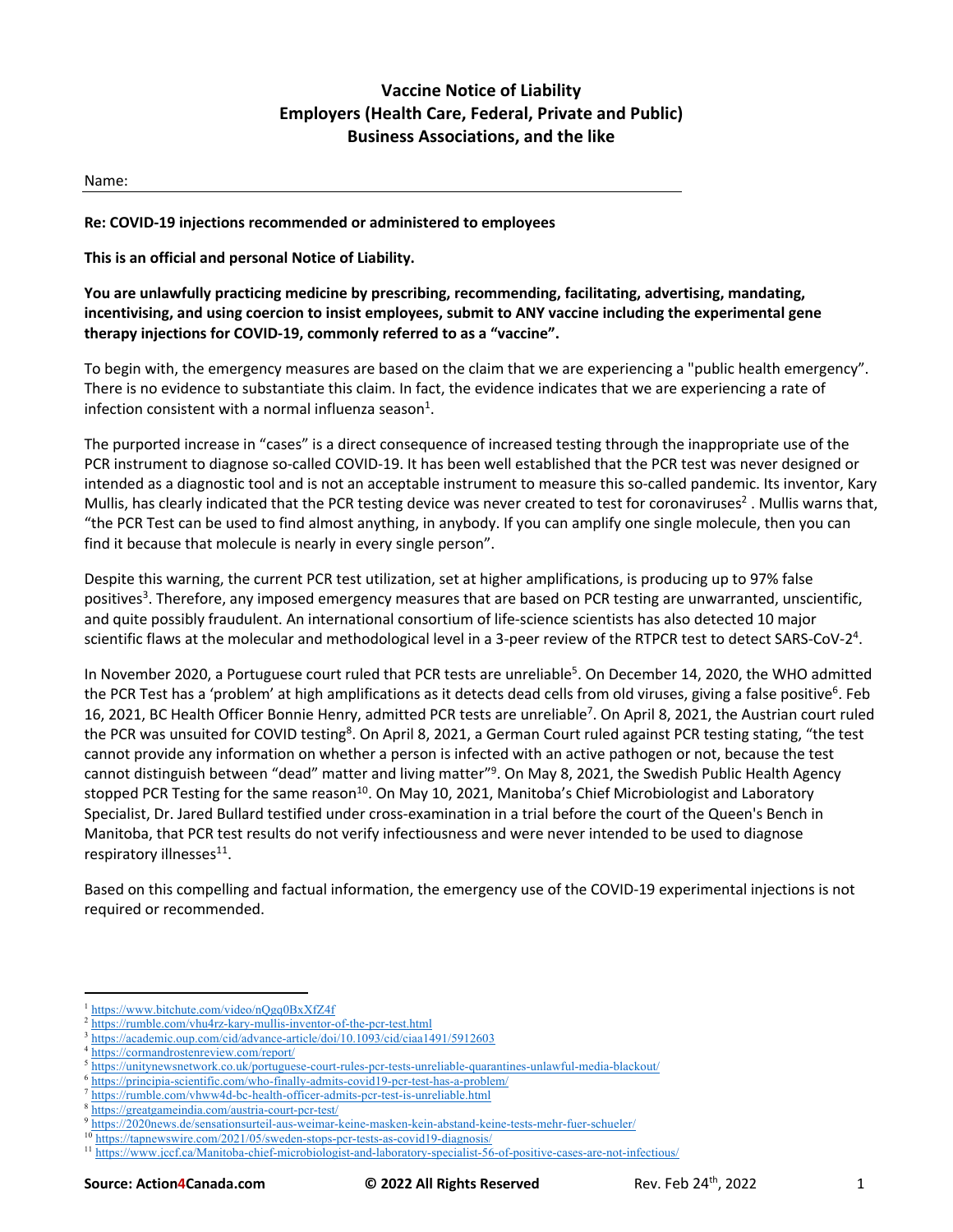## **Whereas:**

- 1. The Nuremberg Code<sup>12</sup>, to which Canada is a signatory, states that voluntary informed consent is essential before performing medical experiments on human beings. It also confirms that the person involved should have the legal capacity to give consent, without the intervention of any element of force, fraud, deceit, duress, overreaching, or other ulterior form of constraint or coercion; and should have sufficient knowledge and comprehension of the elements of the subject matter involved so as to enable him/her to make an understanding and enlightened decision. This requires, before the acceptance of an affirmative decision by the experiment's subject, that there should be made known to him/her the nature, duration, and purpose of the experiment; the method and means by which it is to be conducted; all inconveniences and hazards reasonable to be expected; and the effects upon his/her health or person which may possibly come from participation in the experiment.
- 2. The treatments being marketed as COVID-19 "vaccines", are still in Phase III clinical trials until 2023<sup>13</sup>, and hence qualify as a medical experiment. People taking these treatments are enrolled as test-subjects and many are unaware that the injections are not actual vaccines as they do not contain a virus but instead an experimental gene therapy.
- 3. Vaccine development is a long, complex process, often lasting 10-15 years <sup>14</sup>. COVID-19 injections have only been in trials for just over a year so there is no long-term safety data available and therefore fully informed consent is not possible.
- 4. No other coronavirus vaccine (i.e., MERS, SARS-1) has ever been approved for market due to antibody-dependent enhancement, which results in severe illness and death in animal models<sup>15</sup>.
- 5. Numerous doctors, scientists, and medical experts are issuing dire warnings about the short and long-term effects of COVID-19 injections, including but not limited to, death, blood clots, infertility, miscarriages, Bell's Palsy, cancer, inflammatory conditions, autoimmune disease, early-onset dementia, convulsions, anaphylaxis, inflammation of the heart<sup>16</sup>, and antibody-dependent enhancement leading to death; this includes in children ages 12-17 years  $old<sup>17</sup>$ .

Dr. Byram Bridle, a pro-vaccine Associate Professor of Viral Immunology at the University of Guelph, gives a terrifying warning of the harms of the experimental treatments in a peer reviewed scientifically published research study<sup>18</sup> on COVID-19 shots. The Spike Protein added to the "vaccine" gets into the blood and circulates throughout the individuals over several days post-vaccination. It then accumulates in tissues such as the spleen, bone marrow, liver, adrenal glands, testes, and of great concern, it accumulates in high concentrations in the ovaries. Dr. Bridle notes that they "have known for a long time that the Spike Protein is a pathogenic protein, it is a toxin, and can cause damage if it gets into blood circulation". The study confirms the combination is causing clotting, neurological damage, bleeding, heart problems, etc.

There is also a high concentration of the Spike Protein getting into breast milk, and subsequent reports of suckling infants developing bleeding disorders in the gastrointestinal tract. There are further warnings that this injection will render children infertile, and that people who have been vaccinated should NOT donate blood.

6. People under the age of 30 are at a very low risk of contracting or transmitting this respiratory illness. According to the statistical expert David Spiegelhalter of the University of Cambridge and Office of National Statistics (ONS) of the United Kingdom, risk of death from COVID for the age group between 15 and 24 is 1 in 218,399.

https://www.tandfonline.com/doi/full/10.1080/21645515.2016.1177688

<sup>&</sup>lt;sup>12</sup> https://media.tghn.org/medialibrary/2011/04/BMJ\_No\_7070\_Volume\_313\_The\_Nuremberg\_Code.pdf<br>
<sup>13</sup> https://clinicaltrials.gov/gt2/show/NCT043687282term=NCT04368728.fctpw=2.fctph=1

 $13$  https://clinicaltrials.gov/ct2/show/NCT04368728?term=NCT04368728&draw=2&rank=1

<sup>&</sup>lt;sup>14</sup> https://www.historyofvaccines.org/content/articles/vaccine-development-testing-and-regulation<br><sup>15</sup> https://www.teadfealine.com/doi/6:11/10-1080/21645515-2016-1177688

<sup>16</sup> https://www.nbcconnecticut.com/news/coronavirus/connecticut-confirms-at-least-18-cases-of-apparent-heart-problems-in-young- peopleafter-covid-19 vaccination/2494534/

<sup>17</sup> https://childrenshealthdefense.org/defender/vaers-data-reports-injuries-12-to-17-year-olds-more-than-triple/

<sup>18</sup> https://omny.fm/shows/on-point-with-alex-pierson/new-peer-reviewed-study-on-covid-19-vaccines-sugge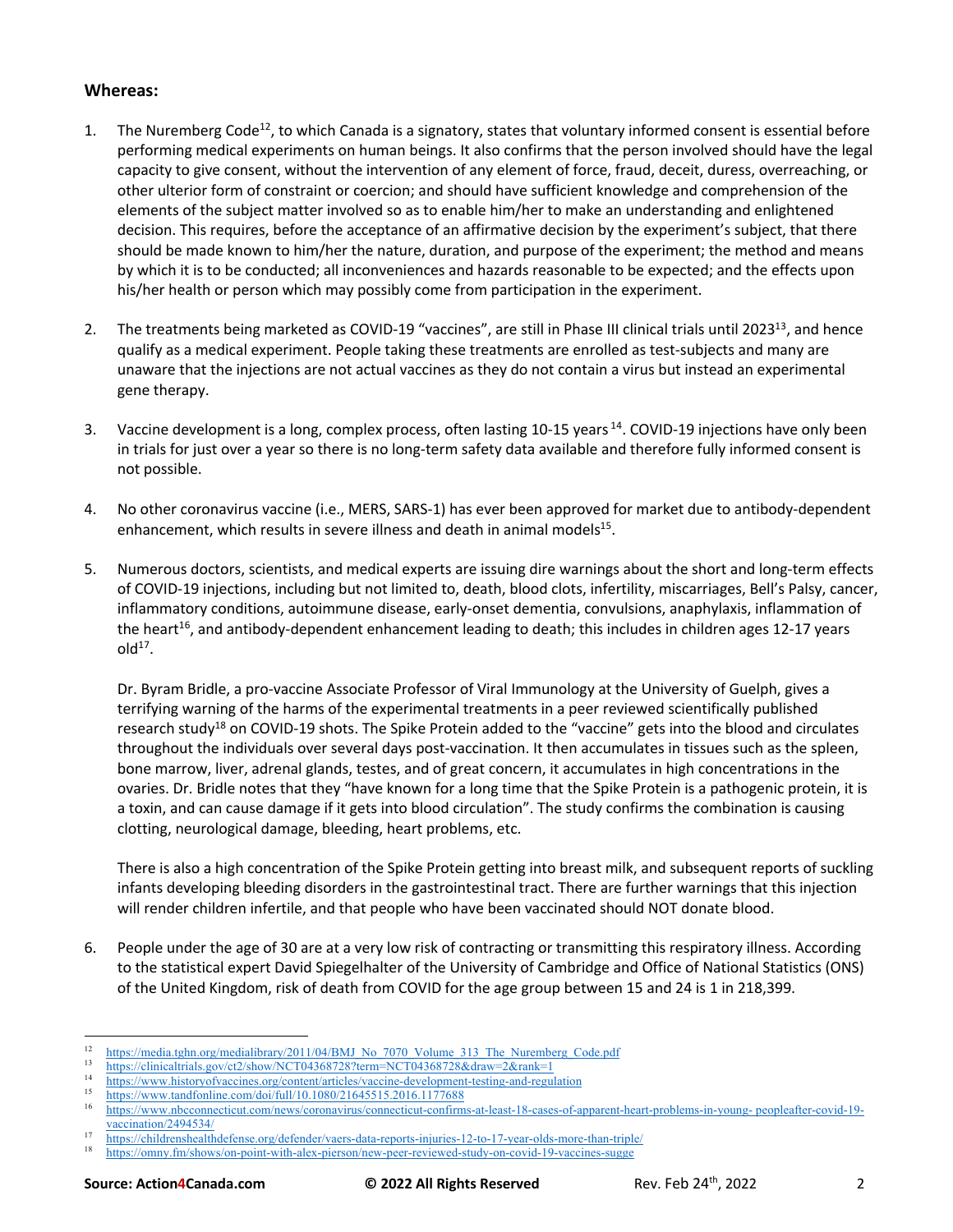(Referenced on Page 8 of "An Assessment of Covid-19…)19. Per the American Council on Science and Health, as well as the National Institutes of Health (NIH), "the estimated age-specific Infection Fatality Rate (IFR) is very low for children and younger adults (e.g., 0.002% at age 10 and 0.01% at age 25) which translates to a survivability rate of 99.99% to 99.998%, whereas the IFR is 0.4% at age 55 and 1.4% at 65 translating to a survivability rate of 99.6% to 98.6% respectively<sup>20 21</sup>. Despite these facts, the government is pushing the experimental treatment with the tragic outcome of a high incidence of injury and death.

7. According to Health Canada's Summary Basis of Decision<sup>22</sup>, updated May 20, 2021, the trials have not proven that the COVID-19 treatments prevent infection or transmission. The Summary also reports that both Moderna and Pfizer identified that there are six areas of missing (limited/no clinical data) information: "use in paediatric (age 0- 18)", "use in pregnant and breastfeeding women", "long-term safety", "long-term efficacy" including "real-world use", "safety and immunogenicity in subjects with immune-suppression", and concomitant administration of non-COVID vaccines".

Under the Risk Management plan section of the Summary Basis of Decision, it includes a statement based on clinical and non-clinical studies that "one important potential risk was identified being vaccine-associated enhanced disease, including VAERD (vaccine-associated enhanced respiratory disease)". In other words, the shot increases the risk of disease and side-effects, and weakens immunity toward future SARS related illness.

In an article titled "Vaccination against SARS-CoV-2 and disease enhancement – knowns and unknowns" published on NCBI they specifically state: "The possibility of vaccine-induced disease enhancement after vaccination against SARS-CoV-2 has been flagged as a potential safety concern that requires particular attention by the scientific community, including the World Health Organization (WHO), the Coalition for Epidemic Preparedness Innovations (CEPI) and the International Coalition of Medicines Regulatory Authorities (ICMRA)"23.

8. As reported to the Vaccine Adverse Events Reporting System (VAERS) in the United States, there have been more deaths from the COVID-19 injections in five months (Dec. 2020 – May 2021) than deaths recorded in the last 23 years from all vaccines combined<sup>24</sup>. It is further reported that only one percent of vaccine injuries are reported to VAERS<sup>25</sup>, compounded by several month's delay in uploading the adverse events to the VAERS database<sup>26</sup>.

On November 5, 2021, VAERS data release for the period December 14, 2020 to October 29, 2021, showed 856,919 adverse events reports following COVID-19 injections, including 18,078 deaths and 131,027 serious injuries. Of that total, 1,320 adverse injury reports were of miscarriage or premature birth; 3,090 reported cases of Bell's Palsy; 2,070 reports of serious anaphylaxis; 10,686 reports of blood clotting disorders; and 3,030 cases of myocarditis and pericarditis<sup>27</sup>.

Dr. McCullough, a highly cited COVID doctor, came to the stunning conclusion that the government was "...scrubbing unprecedented numbers of injection-related-deaths". He further added, "...with a typical new drug at about five deaths, unexplained deaths, we get a black-box warning, your listeners would see it on TV, saying it may cause death. And then at about 50 deaths it's pulled off the market"<sup>28</sup>.

9. Canada's Adverse Events Following Immunization (AEFI) is a passive reporting system and is not widely promoted to the public, and is extremely time-consuming for physicians to use hence, many adverse events are going unreported there.

https://ghorganisation.com/wp-content/uploads/2021/07/GHO-updated-pdf.pdf

<sup>20</sup> https://www.acsh.org/news/2020/11/18/covid-infection-fatality-rates-sex-and-age-15163

<sup>21</sup> https://clinicaltrials.gov/ct2/show/NCT04368728?term=NCT04368728&draw=2&rank=1

<sup>22</sup> https://action4canada.com/wp-content/uploads/Summary-Basis-of-Decision-COVID-19-Vaccine-Moderna-Health-Canada.pdf

<sup>23</sup> https://www.ncbi.nlm.nih.gov/pmc/articles/PMC7566857/

<sup>&</sup>lt;sup>24</sup> https://vaccineimpact.com/2021/cdc-death-toll-following-experimental-covid-injections-now-at-4863-more-than-23-previous-years-of-recorded-vaccinedeaths-according-to-vaers/

<sup>&</sup>lt;sup>25</sup> https://www.lewrockwell.com/2019/10/no\_author/harvard-medical-school-professors-uncover-a-hard-to-swallow-truth-about-vaccines/

<sup>26</sup> https://www.cdc.gov/coronavirus/2019-ncov/vaccines/reporting-vaccinations.html

<sup>&</sup>lt;sup>27</sup> https://childrenshealthdefense.org/defender/vaers-cdc-adverse-events-deaths-covid-vaccines/

<sup>28</sup> https://leohohmann.com/2021/04/30/highly-cited-covid-doctor-comes-to-stunning-conclusion-govt-scrubbing-unprecedented-numbers-of-injection-relateddeaths/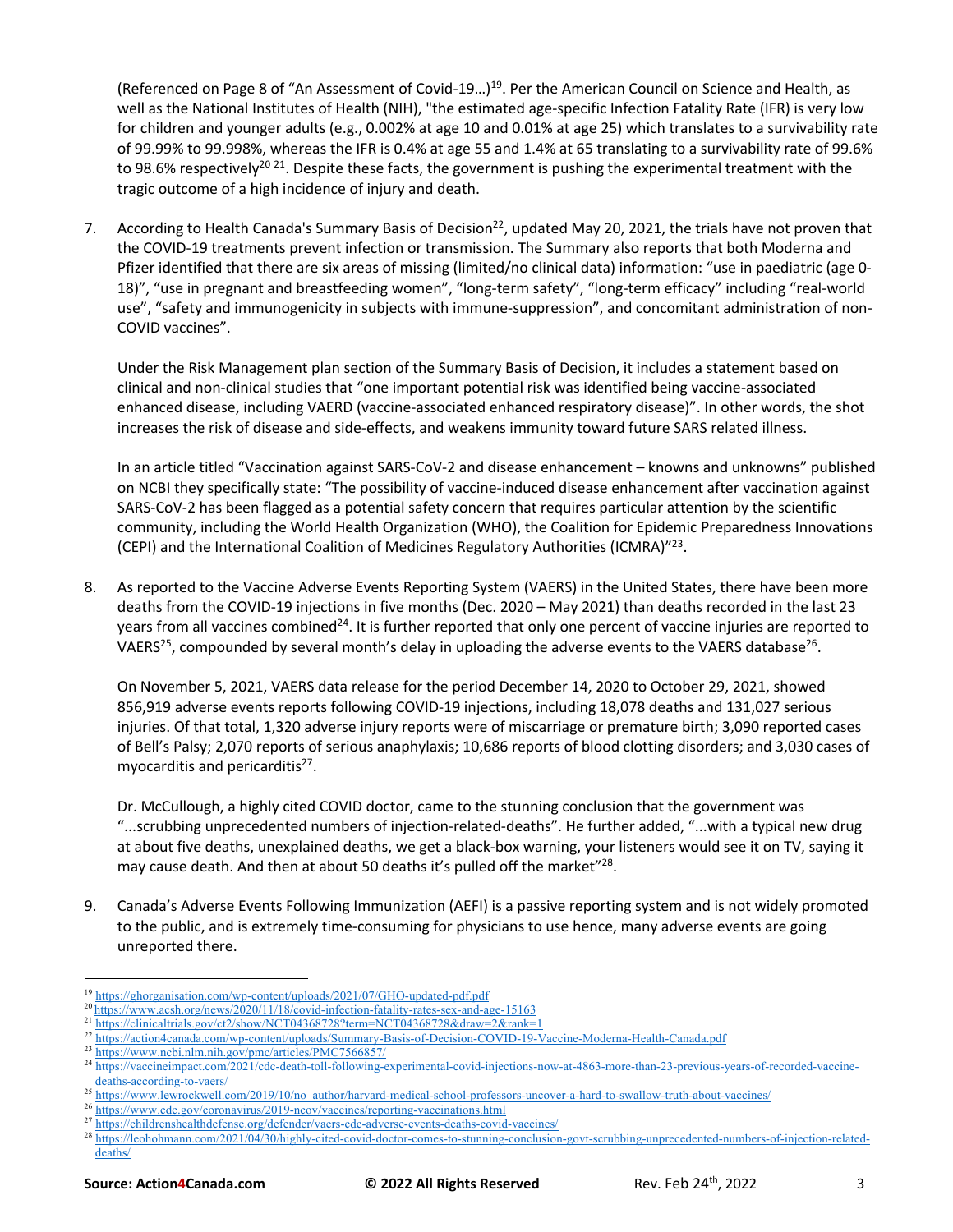#### **10. Safe and effective treatments and preventive measures already exist for COVID-19 yet the government is prohibiting their use29 30.**

Under the *Crimes Against Humanity and War Crimes Act of Canada31*, a crime against humanity means, among other things, murder, any other inhumane act or omission that is committed against any civilian population or any identifiable group and that, at the time and in the place of its commission, constitutes a crime against humanity according to customary international law, conventional international law, or by virtue of its being criminal according to the general principles of law are recognized by the community of nations, whether or not it constitutes a contravention of the law in force at the time and in the place of its commission. The Act also confirms that every person who conspires or attempts to commit, **is an accessory after the fact**, in relation to, or councils in relation to, a crime against humanity, is guilty of an offence and liable to imprisonment for life.

Under sections 265 and 266 of the *Criminal Code of Canada*32, a person commits an assault when, without the consent of another person, he applies force intentionally to that other person, directly or indirectly. Everyone who commits an assault is guilty of an indictable offence and liable to imprisonment for a term not exceeding five years, or an offence punishable on summary conviction.

Based on the *Genetic Non-Discrimination Act, Bill S-201*33, it is an indictable offence to force anyone to take an DNA/RNA test or deny any service, employment, or education opportunity to anyone who refuses to take such a test. The punishment is a fine not exceeding \$1,000,000 or imprisonment for a term not exceeding five years, or both.

It is a further violation of the *Canadian Criminal Code*34, to endanger the life of another person. Sections 216, 217, 217.1 and 221.

### **Duty of persons undertaking acts dangerous to life**

**Sec. 216**: Everyone who undertakes to administer surgical or medical treatment to another person or to do any other lawful act that may endanger the life of another person is, except in cases of necessity, under a legal duty to have and to use reasonable knowledge, skill and care in so doing. R.S., c. C-34, s. 198

#### **Duty of persons undertaking acts**

**Sec. 217**: Everyone who undertakes to do an act is under a legal duty to do it if an omission to do the act is or may be dangerous to life.

### **Duty of persons directing work**

**Sec. 217.1**: Everyone who undertakes, or has the authority, to direct how another person does work or performs a task is under a legal duty to take reasonable steps to prevent bodily harm to that person, or any other person, arising from that work or task.

### **Causing bodily harm by criminal negligence**

**Sec. 221**: Every person who by criminal negligence causes bodily harm to another person is guilty of (a) an indictable offence and liable to imprisonment for a term of not more than 10 years; or, (b) an offence punishable on summary conviction.

<sup>30</sup> https://alethonews.com/2021/05/26/five-recently-published-randomized-controlled-trials-confirm-major-statistically-significant-benefits-of-ivermectinagainst-covid-19/

<sup>&</sup>lt;sup>29</sup> https://www.washingtonexaminer.com/news/study-finds-84-fewer-hospitalizations-for-patients-treated-with-controversial-drug-hydroxychloroquine

<sup>31</sup> https://laws-lois.justice.gc.ca/eng/acts/c-45.9/page-1.html

<sup>32</sup> https://laws-lois.justice.gc.ca/eng/acts/c-46/page-57.html#docCont

<sup>33</sup> https://www.parl.ca/DocumentViewer/en/42-1/bill/S-201/royal-assent

<sup>34</sup> https://laws-lois.justice.gc.ca/eng/acts/c-46/page-51.html#docCont